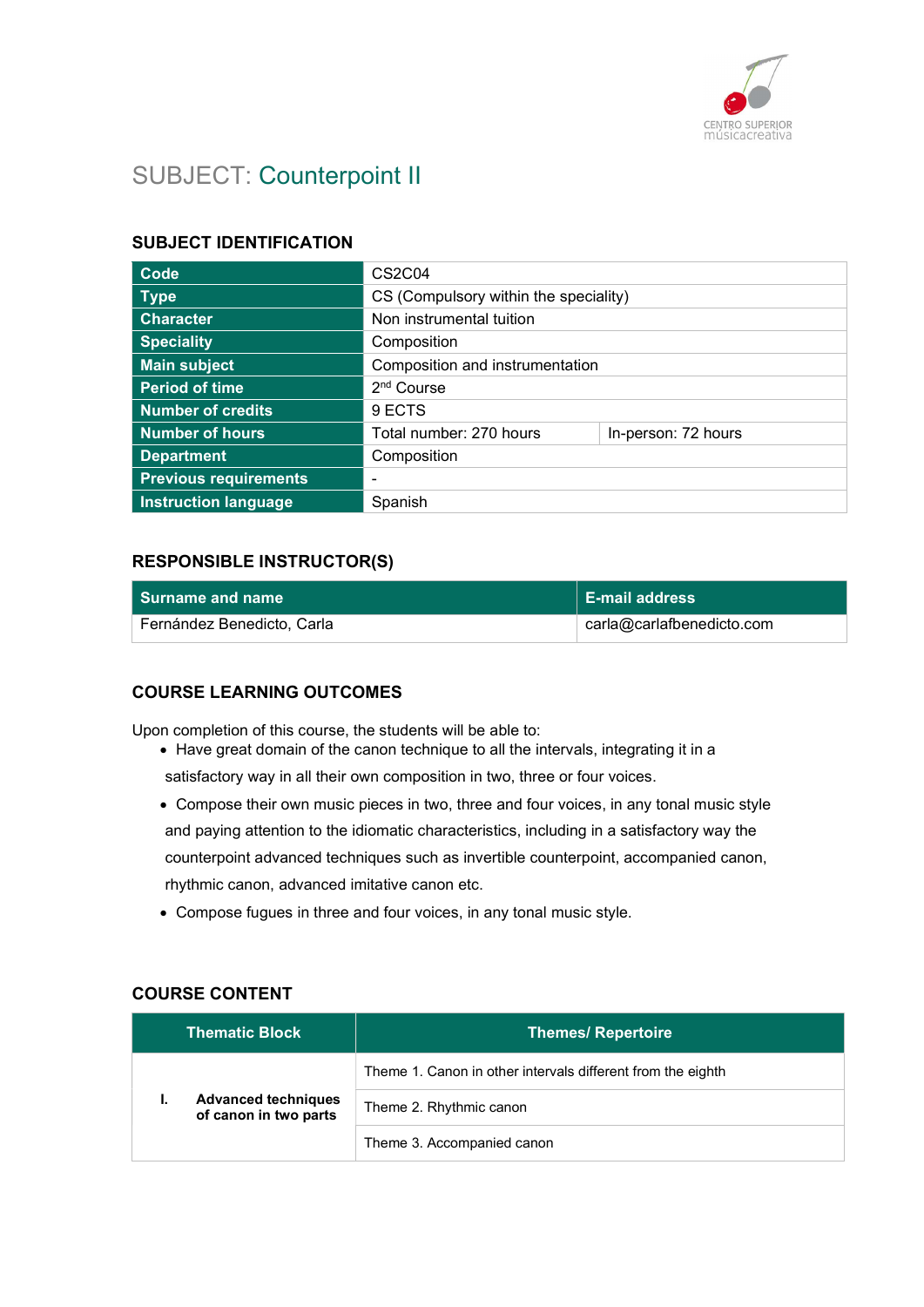

|  | Theme 4. Severe counterpoint in three or four parts    |                                        |
|--|--------------------------------------------------------|----------------------------------------|
|  | Theme 5. Imitative counterpoint in three or four parts |                                        |
|  | Counterpoint in three<br>and more voices               | Theme 6. Canon in three and more parts |
|  | Theme 7. Invertible counterpoint                       |                                        |
|  | Theme 8. Fugue in three, four and more voices          |                                        |

### STUDENT´S STUDY HOURS PLANNING

| <b>Activity type</b>                                           | <b>Total hours</b>   |
|----------------------------------------------------------------|----------------------|
| <b>Theoretic activities</b>                                    | 30 hours             |
| <b>Practice activities</b>                                     | 30 hours             |
| Other mandatory training activities (seminars, workshops etc.) | 8 hours              |
| <b>Test taking</b>                                             | 4 hours              |
| <b>Student self-study hours</b>                                | 170 hours            |
| <b>Practice preparation</b>                                    | 28 hours             |
| Total studying hours                                           | $72+198 = 270$ hours |

### **METHODOLOGY**

| <b>Theoretical activities</b>                                                | Master/ demonstrative and doubts resolving classes                                                                                                                       |
|------------------------------------------------------------------------------|--------------------------------------------------------------------------------------------------------------------------------------------------------------------------|
| <b>Practical activities</b>                                                  | Exemplification. Music pieces analysis. Joint pieces composition in<br>class. Comparison and study of specific cases. Weekly composition<br>exercises. Final assignment. |
| <b>Other training mandatory</b><br>activities (workshops,<br>seminars, etc.) | Meet the Artist sessions, Master classes with invited professors etc.                                                                                                    |

### ASSESSMENT TOOLS

|                               | Participation: The students must actively participate in class, proving<br>interest and/or understanding of the content covered.                                                                                                |
|-------------------------------|---------------------------------------------------------------------------------------------------------------------------------------------------------------------------------------------------------------------------------|
| <b>Theoretical activities</b> | Continuous evaluation: The students must fulfil the requested<br>assignments during the academic course, demonstrating research<br>ability and practice synthesis skills concerning theoretical concepts in<br>performance.     |
|                               | Participation: The students must actively participate in class, proving<br>interest and/or understanding of the content covered.                                                                                                |
| <b>Practical activities</b>   | Continuous evaluation: The students must fulfil the requested practical<br>assignments during the whole academic course based on to team-<br>work dynamics and also prove writing and oral skills, beside<br>performing skills. |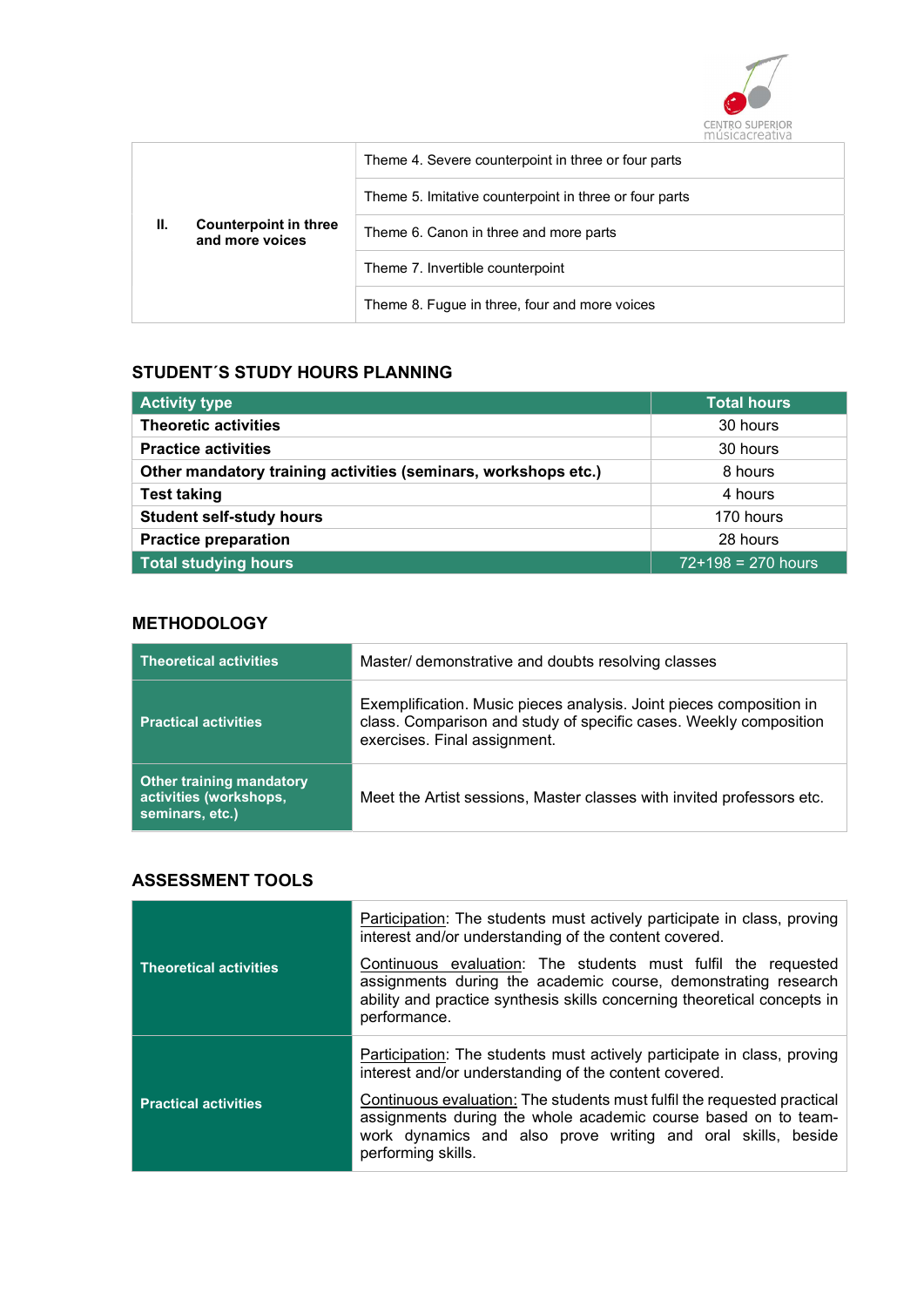

|                                    | Performance exams: The students must take at least two exams<br>during the academic year in order to show the practical skills acquired<br>and the practical assimilation of the course contents according to the<br>tests instructions. |
|------------------------------------|------------------------------------------------------------------------------------------------------------------------------------------------------------------------------------------------------------------------------------------|
| <b>Other educational mandatory</b> | Participation: The students must actively participate in the different                                                                                                                                                                   |
| activities (workshops,             | relevant events as considered by the instructor or by the degree                                                                                                                                                                         |
| seminars, etc.)                    | coordinators.                                                                                                                                                                                                                            |

#### ASSESSMENT CRITERIA

| <b>Theoretical activities</b>                                                | To prove deep knowledge of the technical aspects involved in the<br>melody and the counterpoint in two parts.<br>To recognise and apply the motivic manipulation techniques,<br>imitative counterpoint and simple canon in music pieces in 2 voices. |
|------------------------------------------------------------------------------|------------------------------------------------------------------------------------------------------------------------------------------------------------------------------------------------------------------------------------------------------|
| <b>Practical activities</b>                                                  | To fulfil the weekly music pieces and composition assignments.<br>To compose a final piece in two voices, applying the acquired<br>counterpoint techniques.                                                                                          |
| <b>Other training mandatory</b><br>activities (workshops,<br>seminars, etc.) | To participate in the relevant events (Meet the artists sessions,<br>invited professors sessions, etc.) organised within the framework<br>of the subject.                                                                                            |

### GRADE DETERMINATION SYSTEM

### Grade determination system in continuous assessment

|                                              | <b>Grade percentage</b> |
|----------------------------------------------|-------------------------|
| Participation                                | 10%                     |
| Continuous evaluation and weekly assignments | 20%                     |
| Mid-term exam I                              | 15%                     |
| Mid-term exam II                             | 20%                     |
| Final exam                                   | 35%                     |
| Total                                        | 100%                    |

### Grade determination system in cases of loss of continuous assessment right

|            | <b>Grade percentage</b> |
|------------|-------------------------|
| Final exam | 80%                     |
| Total      | 80%                     |

### Grade determination system for the extraordinary assessment call

|             | Grade percentage |
|-------------|------------------|
| Retake exam | 100%             |
| Total       | 100%             |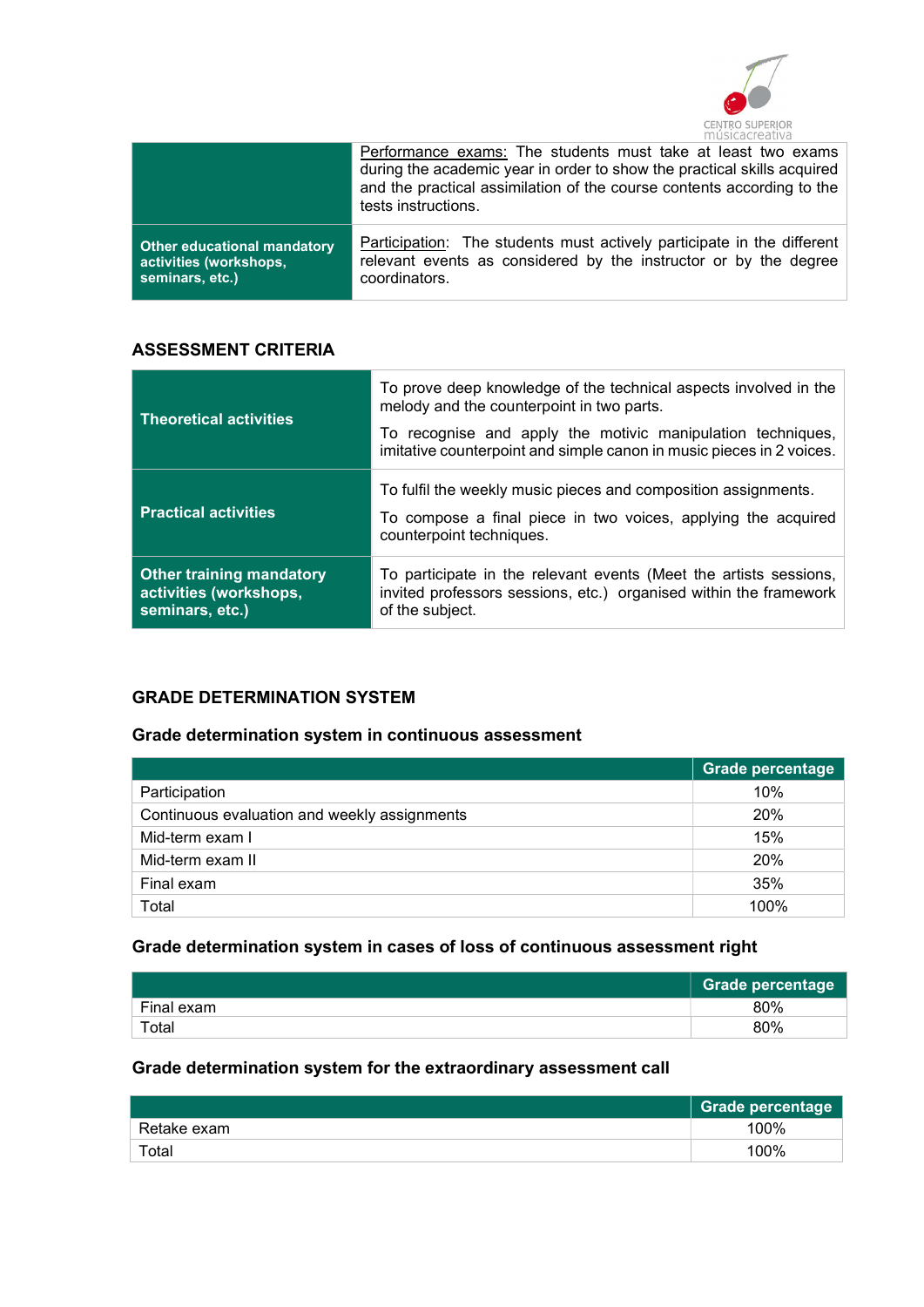

#### Grade determination system for students with disabilities

In principle, the grade determination system for students with disabilities will be carried out following the criteria set for the rest of the students, ensuring equal opportunities and conditions for all the students. However, if necessary, the instructor in charge will consider the type of disability of the concerned student. Should the situation apply, the assessment conditions will be adapted in accordance to the limitations of the corresponding disability.

These considerations will be established once the concerned student enrols in the corresponding courses. For the official records, the student and/or the student representative will be requested to present the corresponding disability report for the official accreditation.

|                                              | <b>Grade percentage</b> |
|----------------------------------------------|-------------------------|
| Participation                                | 10%                     |
| Continuous evaluation and weekly assignments | 20%                     |
| Mid-term exam I                              | 15%                     |
| Mid-term exam II                             | 20%                     |
| Final exam                                   | 35%                     |
| Total                                        | 100%                    |

#### RESOURCES AND BIBLIOGRAPHY

Publisher McGraw-Hill Company

### Online Campus  $\rightarrow$  https://musicacreativa.classlife.education/

#### Bibliography

| <b>Tittle</b>    | Contrapunto creativo                                     |
|------------------|----------------------------------------------------------|
| <b>Author</b>    | FORNER, Johannes & WILBRANDT, Jürgen                     |
| <b>Publisher</b> | Labor S.L.                                               |
|                  |                                                          |
| <b>Tittle</b>    | Contrapunto                                              |
| <b>Author</b>    | PISTON, Walter                                           |
| <b>Publisher</b> | Mundimúsica Ediciones                                    |
|                  |                                                          |
| <b>Tittle</b>    | Counterpoint in Composition. The Study of Voice Leading. |
| <b>Author</b>    | SALZER, Felix & SCHACHTER, Carl.                         |
|                  |                                                          |

| Tittle        | Contrapunto                            |
|---------------|----------------------------------------|
| <b>Author</b> | MOTTHE, Dieter de la                   |
| Publisher     | Labor S.L.                             |
|               |                                        |
| Tittle        | Ejercicios preliminares de contrapunto |
| <b>Author</b> | SCHOENBERG, Arnold                     |
| Publisher     | Idea Books                             |